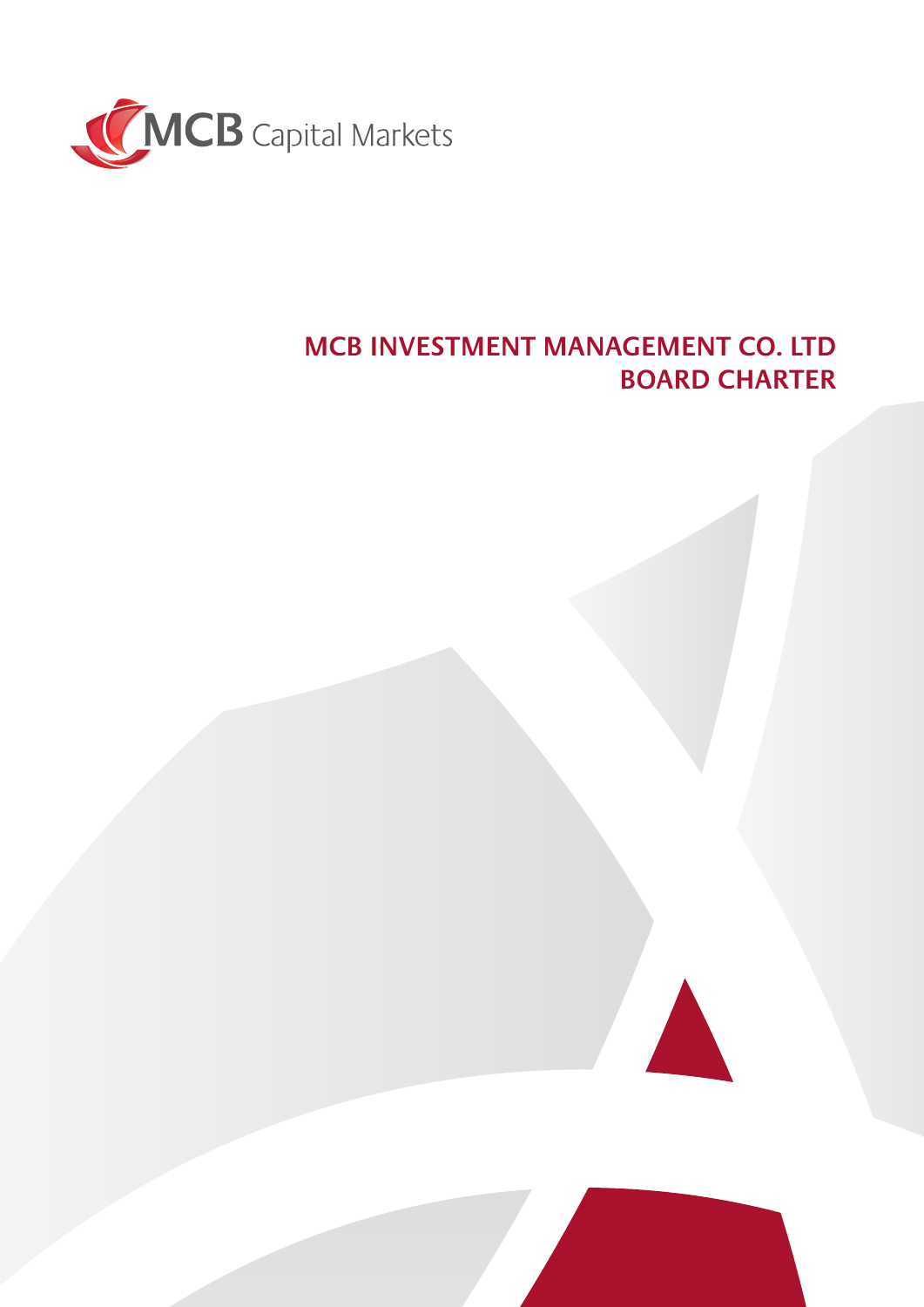

# **CONTENTS**

| 1. | <b>INTRODUCTION</b>                             | 3 |
|----|-------------------------------------------------|---|
| 2. | <b>OBJECTIVES</b>                               | 3 |
| 3. | <b>COMPOSITION</b>                              | 3 |
| 4. | APPOINTMENT, EVALUATION AND REMUNERATION OF THE |   |
|    | <b>BOARD MEMBERS</b>                            | 3 |
| 5. | <b>MEETINGS</b>                                 | 3 |
| 6. | ROLE AND RESPONSIBILITIES OF THE BOARD          | 3 |
| 7. | ROLE AND FUNCTION OF THE CHAIRPERSON            | 4 |
| 8. | ROLE OF EXECUTIVE AND NON-EXECUTIVE DIRECTORS   | 5 |
| 9. | ROLE OF COMPANY SECRETARY                       | 6 |
|    | 10. BOARD COMMITTEES                            | 6 |
|    | 11. OTHER PROVISIONS                            | 7 |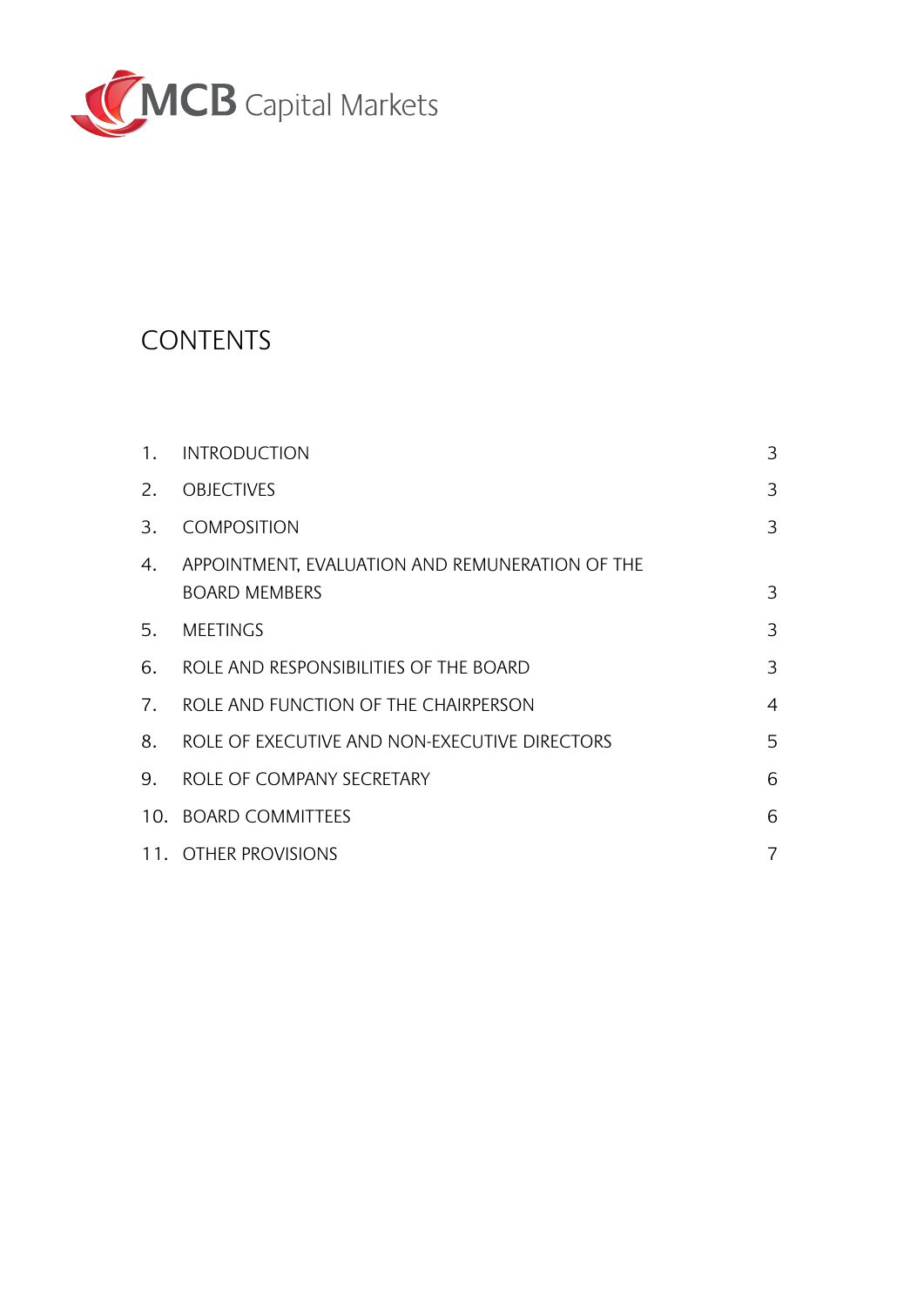#### **1. INTRODUCTION**

The Board of Directors Charter sets out the objectives, roles and responsibilities and composition of the Board of MCB Investment Management Co. Ltd ("MCBIM" or the "Company"). This Charter should be read in conjunction with the Company's constitution and in case a dispute in content or meaning arises, the wording of the constitution shall prevail.

This Charter is posted on the organisation's website.

## **2. OBJECTIVES**

The objective of the Board is to define the company's purpose, strategy and value and determine all matters relating to the directions, policies, practices, management and operations of the company. The Board should thereafter ensure that the company is being managed in accordance with the directions and delegations of the Board.

#### **3. COMPOSITION**

- 3.1. The Board shall comprise executive and non-executive directors.
- 3.2 The Board shall consist of a minimum of two and a maximum of eight directors.
- 3.3 Board members should be qualified for their positions, have a clear understanding of their role and be able to exercise sound judgement about the affairs of the Company. Board composition is reviewed systematically to ensure that non-executive directors between them bring the range of skills, knowledge and experience necessary to direct the Company going forward.
- 3.4 The Chairperson of the Board shall be a non-executive director.
- 3.5 The Board shall comprise Directors from both genders as members of the Board with at least one male and one female director.

#### **4. APPOINTMENT, EVALUATION AND REMUNERATION OF THE BOARD MEMBERS**

- The appointment process has been delegated to the Remuneration, Corporate Governance, Ethics and Sustainability Committee (RCGESC) of MCB Group Limited, its ultimate holding company which recommends to the Board of the Company the members to be appointed.
- At each Annual Meeting of the Company all directors in office shall be re-elected.
- The Board must have a formal and transparent policy in respect of directors' remuneration. Currently, the same policies applicable to the ultimate holding company, MCB Group Limited, are followed.
- The effectiveness of the Board as a whole shall be regularly reviewed and assessed as well as the performance of individual directors.

#### **5. MEETINGS**

- 5.1 The Board must determine the frequency of the Board meetings, which should be at least once per quarter.
- 5.2 The quorum for a Board meeting shall be fixed by the Board and if not so fixed shall be three directors.
- 5.3 Meetings are convened, wherever possible, so that directors are able to attend and participate in person. Where personal attendance by some or all directors is not possible, meetings are convened and conducted by means of audio, or audio and visual communication by which all directors participating and constituting a quorum can simultaneously hear each other throughout the meeting.
- 5.4 In case of absence of the Chairperson, another Chairperson shall be nominated by the other Directors by a majority of votes.

#### **6. ROLE AND RESPONSIBILITIES**

The Board is ultimately responsible for the affairs of the Company. The delegation of authority to any committee does not discharge the responsibility of the Board in respect of the actions and decisions of a committee. The Board's primary responsibility is to protect the interests of the Company, and in so doing it should take guidance from the Board of its holding company and its ultimate holding company. It should however ensure that the guidance of the holding companies is not detrimental to the sound and prudent management of the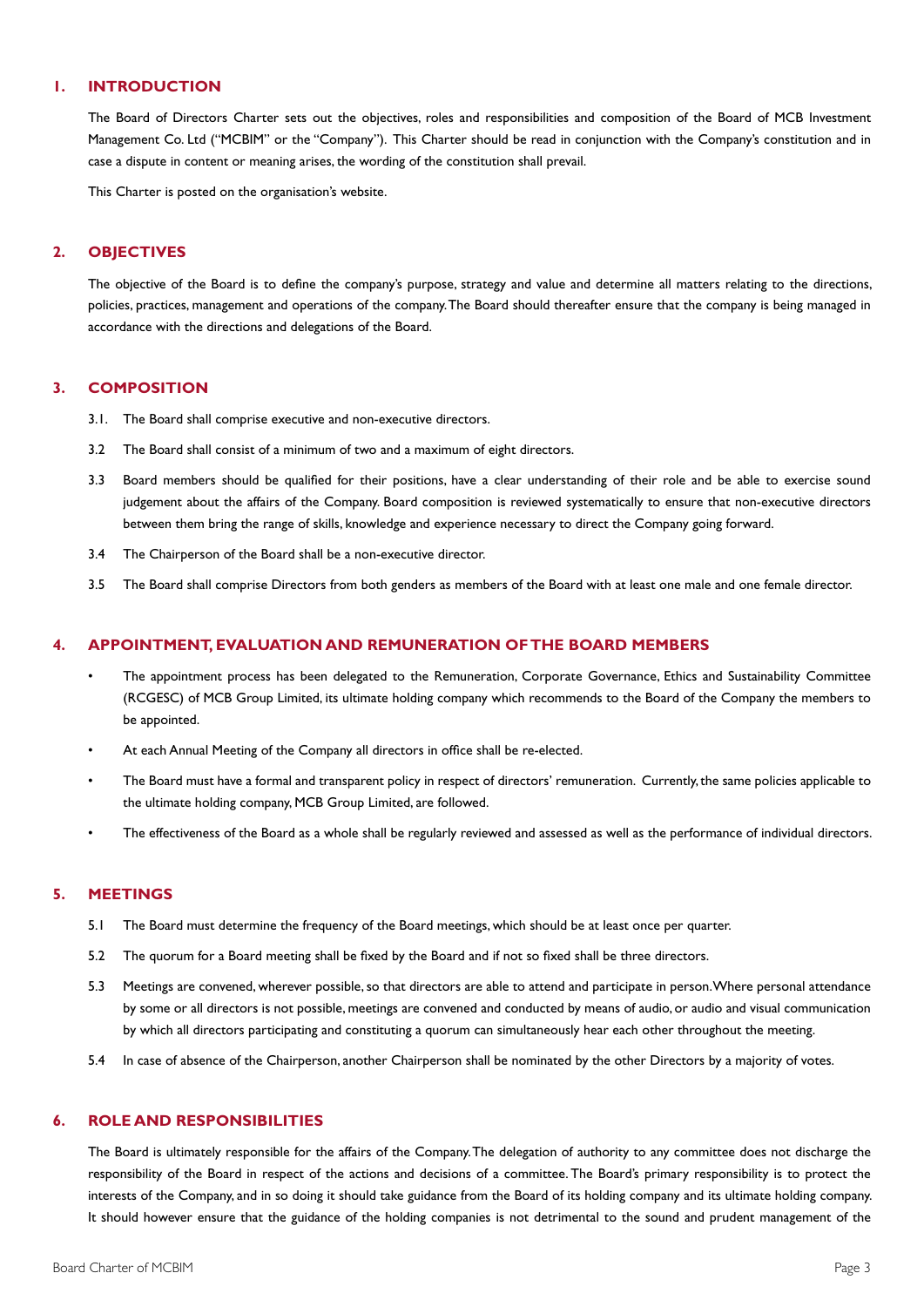Company, its financial health and the legal interests of its stakeholders in general.

#### **6.1. Strategy**

- 6.1.1 The Board shall establish the strategic objectives and corporate values and ensure that they are communicated throughout the organisation.
- 6.1.2 The Board must retain full and effective control over the company and its capital resources and is responsible for monitoring management in respect of implementation of Board plans and strategies.
- 6.1.3 The Board shall exercise leadership, enterprise, intellectual honesty, integrity and judgment in directing the company so as to achieve sustainable prosperity for the company.
- 6.1.4 The Board shall keep track of the competitive position of the Company and the evolution of main competitors.
- 6.1.5 The Board shall encourage a culture that promotes ethical and responsible decision making.

#### **6.2. Control and Risk**

- 6.2.1 The Board is responsible for setting principal policies in respect of risk and conduct of business for the Company. The Board must regularly monitor that management is running the business in accordance with such policies.
- 6.2.2 The Board shall ensure that clear lines of responsibility and accountability exist and are enforced throughout the organisation.
- 6.2.3 The Board shall ensure that there is appropriate oversight by management consistent with Board policy.
- 6.2.4 The Board shall ensure that procedures and practices are in place that protects the Company's assets and reputation. It shall therefore review processes and procedures on a regular basis to ensure effectiveness of the Company's internal control systems.
- 6.2.5 The Board has the duty of ensuring that the company complies with all the relevant laws, regulations and codes of business practice.
- 6.2.6 The Board should on a reasonable basis satisfy itself that appropriate audit arrangements are in place and operating effectively.

#### **6.3. Financials**

The Board is responsible for:

- 6.3.1 Approval of the annual statutory financial statements ensuring that they have been prepared using the appropriate accounting policies and standards and fairly presents the state of affairs of the Company.
- 6.3.2 Approval of capital expenditures, contracts, acquisitions and disinvestments as per authorised limits set up by the Board.
- 6.3.3 Declaration of dividends when appropriate and determine the amount of dividend to be declared.
- 6.3.4 Approval of the budget at least annually.

#### **6.4. Interests of the Shareholder and Other Stakeholders**

- 6.4.1 The Board must keep shareholders informed of material events affecting the company and ensure that the company is governed in a transparent manner.
- 6.4.2 When carrying out its roles, the Board should consider:
	- the primary objective of the Company which is to continue to build sustainable value for shareholders.
	- the expectations of shareholders, other stakeholders and the community, that directors will undertake their responsibilities with honesty, integrity, care and diligence, in accordance with the law and in a manner which reflects the highest standards of corporate governance.

# **7. ROLE AND FUNCTION OF THE CHAIRPERSON**

# **7.1. Election**

The Chairperson is elected by his or her fellow directors and can be any non-executive director.

**7.2. Duties**

He/she should be a firm, objective and open-minded leader, assuming his/her role by bringing independence of mind and intellectual honesty. Apart from being fully conversant with the key networks of the organisation and have sound knowledge of the activities of the organisation, the Chairperson is expected to be impartial and objective so as to support or take the right decisions concerning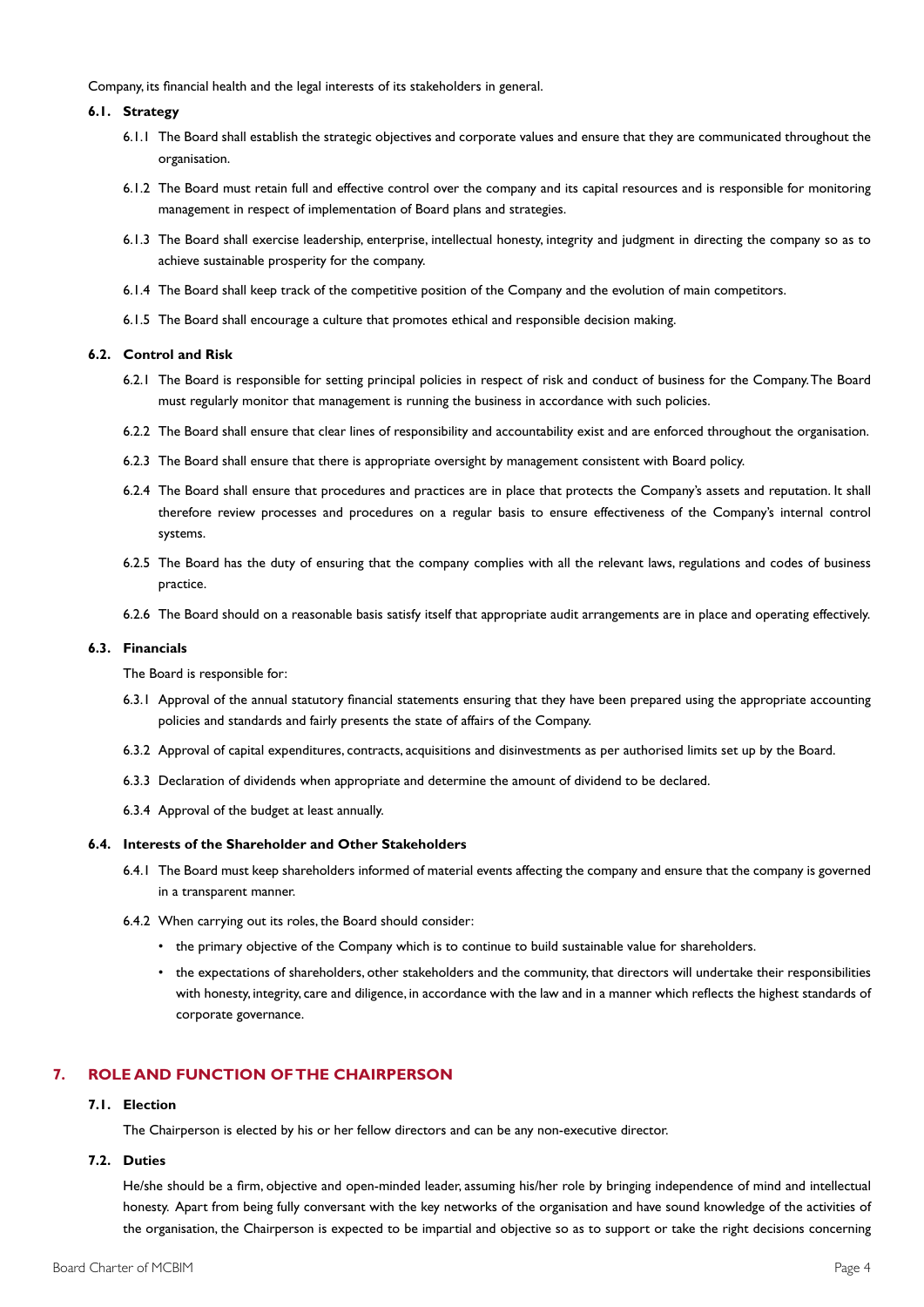the organisation.

#### **7.3. Responsibilities**

The main responsibilities of a Chairperson can be summarised under the following areas:

#### **7.3.1.Strategy and Management of the Company**

- To ensure that the Board is effective in its tasks of setting and implementing the company's direction and strategy.
- To ensure that appropriate policies and procedures are in place for the effective management of the organisation.
- To ensure that the decisions of the Board are executed
- To sign the Statement of Compliance to be filed with the Financial Reporting Council along with a director to confirm whether the Company has complied fully, partially or has not complied with the Code of Corporate Governance.

#### **7.3.2.Leadership**

- To provide overall leadership to the Board, be impartial and resolve differences in the most constructive way whilst encouraging and ensuring the active participation of all directors in discussions and board matters.
- To participate in the selection of the board members whilst ensuring that the Board has an appropriate mix of competencies, experience, skill and independence.
- To provide support and supervision to the Managing Director.

#### **7.3.3.Presiding and conducting meetings effectively**

- To set the agenda for Board meetings, therefore giving the meetings their direction and scope.
- To preside over the board meetings and shareholders meetings of the company and to ensure the smooth functioning of the meetings.
- To ensure that board meetings take place regularly and that all the relevant information and facts are placed before the board to enable the directors to reach informed decisions.
- To ensure that each meeting is planned effectively, conducted according to the constitution and that matters are dealt with in an orderly, efficient manner.
- To ensure that proper minutes are taken and sign the minutes of board meetings and shareholders' meetings jointly with the Secretary. Minutes which have been signed correct by the chairperson of the meeting are prima facie evidence of the proceedings.

#### **7.3.4.Relations with the Shareholder**

- To act as the Company's leading representative and be the spokesperson at functions and meetings to present the aims and policies of the Company.
- To maintain sound relations with the Company's shareholder and ensure that the effective communication and disclosures are being carried out.
- To ensure that all directors be made aware of the main concerns of the shareholder and key stakeholders and that their views be communicated to the Board as a whole.

#### **7.3.5.Induction, Development, Succession and Performance Evaluation**

- To ensure that newly appointed directors participate in an induction program with the support of the Company Secretary.
- To ensure that the development needs of the directors are identified and appropriate training be provided to continuously update the skills and knowledge of the directors so that they fulfill their role on the Board.
- To identify the development needs of the Board as a whole to promote its effectiveness as a team.
- To oversee a formal succession plan for the Board, the Managing Director and certain senior management positions in collaboration with the RCGESC of MCB Group Limited, the ultimate holding company.

## **8. ROLE OF EXECUTIVE AND NON-EXECUTIVE DIRECTORS**

8.1 Non-Executive directors collectively shall contribute to the development of the strategy, analyse and monitor the performance of management against agreed objectives. Whenever required, they should challenge proposals presented by management and request additional information where they consider that information is necessary to support informed decision-making.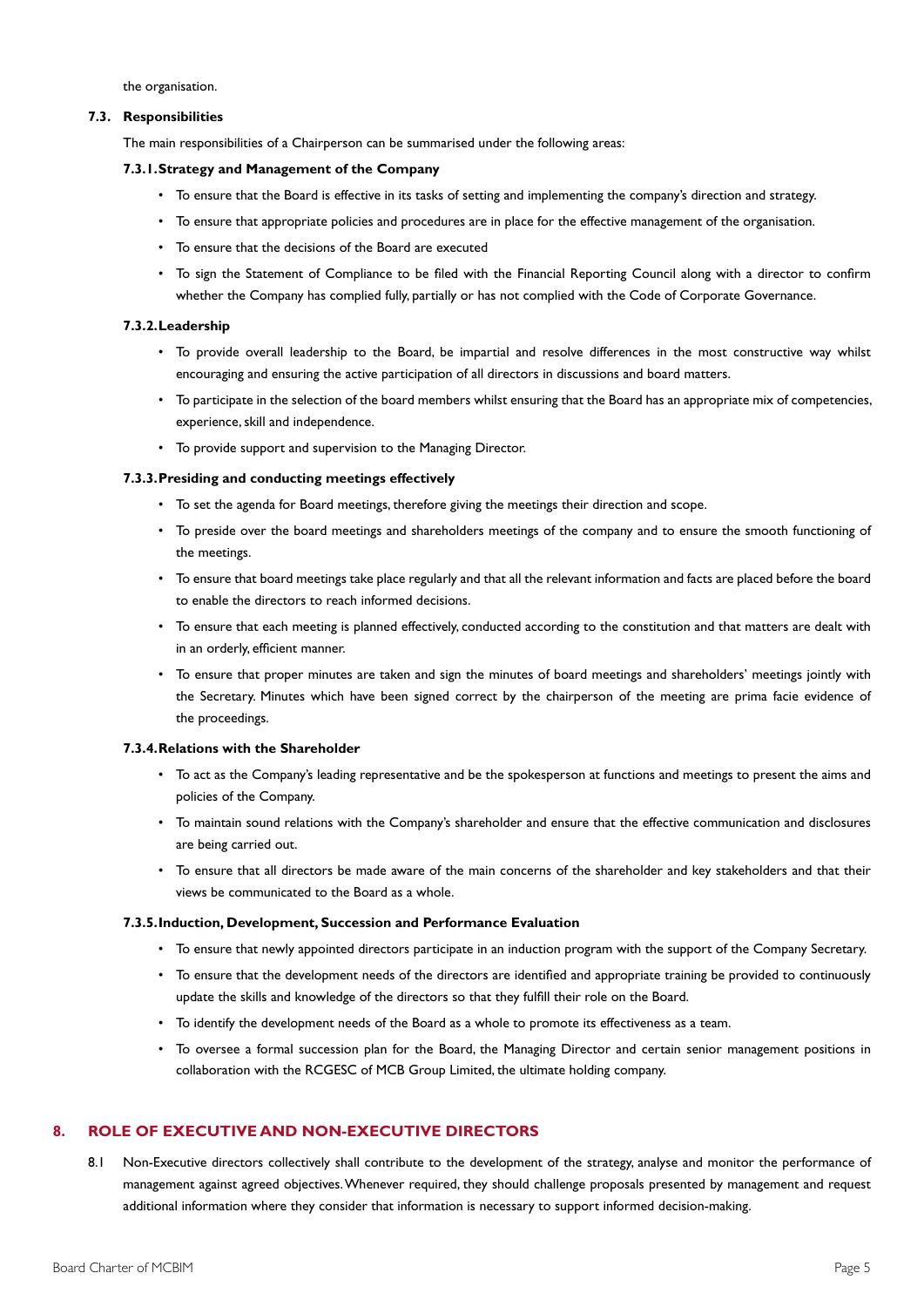- 8.2 Non-Executive directors collectively should provide independent judgement in all circumstances.
- 8.3 Non-Executive directors individually should inform themselves to a reasonable extent about the subject matter of all decisions they are called upon to make as directors of the Company.
- 8.4 Non-Executive directors are expected to maintain the skills required to discharge their obligations to the Company and to the extent necessary newly appointed directors may request suitable induction courses which would be made available to them, upon request.
- 8.5 All directors are expected to take reasonable steps to satisfy themselves that financial information released to the markets and shareholders is accurate and that the Company has adequate and proper financial controls and systems of risk management.
- 8.6 All directors are bound by fiduciary duties and duties of care and skill.
- 8.7 Executive directors must always manage the conflict between their management responsibilities and their fiduciary duties as a director in the best interests of the company. Additionally, executive directors have the additional responsibility of ensuring that the information laid out before the Board is an accurate and true representation of their understanding of the Company's affairs.

# **9. ROLE OF COMPANY SECRETARY**

#### **9.1. Compliance**

- 9.1.1 To ensure that the organisation complies with its constitution, all relevant statutory and regulatory requirements, codes of ethics and procedures established by the Board.
- 9.1.2 To inform the Board of all legislations relevant to or affecting meetings of shareholders and directors.
- 9.1.3 To continually review developments in corporate governance.

#### **9.2. Board members - Appointment, Guidance and Development**

- 9.2.1 To ensure that procedures for the appointment of directors are properly undertaken.
- 9.2.2 To facilitate the proper induction of directors into their role.
- 9.2.3 To provide the Board as a whole and directors individually with guidance as to their roles and responsibilities, advising and assisting the directors with respect to their duties and responsibilities, in particular regarding compliance with prevailing regulations.
- 9.2.4 To act as a channel of communication and information for non-executive directors.
- 9.2.5 To assist the Chairperson in governance processes such as Board evaluation.

#### **9.3. Organisation of Meetings of the Company**

- 9.3.1 To prepare the agenda of Board and shareholders' meetings in consultation with the Chairperson and the Managing Director and to circulate the agendas and supporting documents in a timely manner.
- 9.3.2 To ensure that there is a quorum for meetings.
- 9.3.3 To take minutes of Board/Annual meetings and circulate draft minutes to all members and to ensure that minutes of proceedings of Board meetings and meetings of shareholders as well as resolutions of the Board are properly maintained.
- 9.3.4 To ensure that Annual and Special Meetings of Shareholders are held in accordance with the requirements of the Companies Act and the Company's Constitution.
- 9.3.5 To ensure that proxy forms are correctly processed and that the voting process whenever applicable is carried out correctly at meetings of shareholders.

#### **9.4. Communication with the Shareholder**

- 9.4.1 To ensure that the shareholders' interests are taken care of and act as a primary point of contact for all shareholders.
- 9.4.2 To communicate with shareholders and arrange payment of dividends and/or interest, issuing documentation regarding corporate events being undertaken by the Company such as rights and bonus issues and maintaining good shareholder relations.

#### **10. BOARD COMMITTEES**

The Board may create Board Committees to aid it in carrying out its duties and responsibilities. For each Committee, the Board shall adopt a Charter setting out its role, composition, powers, responsibility, structure, resources and any other relevant matters. The appointment of a Chairperson and of the members of any Board Committee shall be made by the Board.